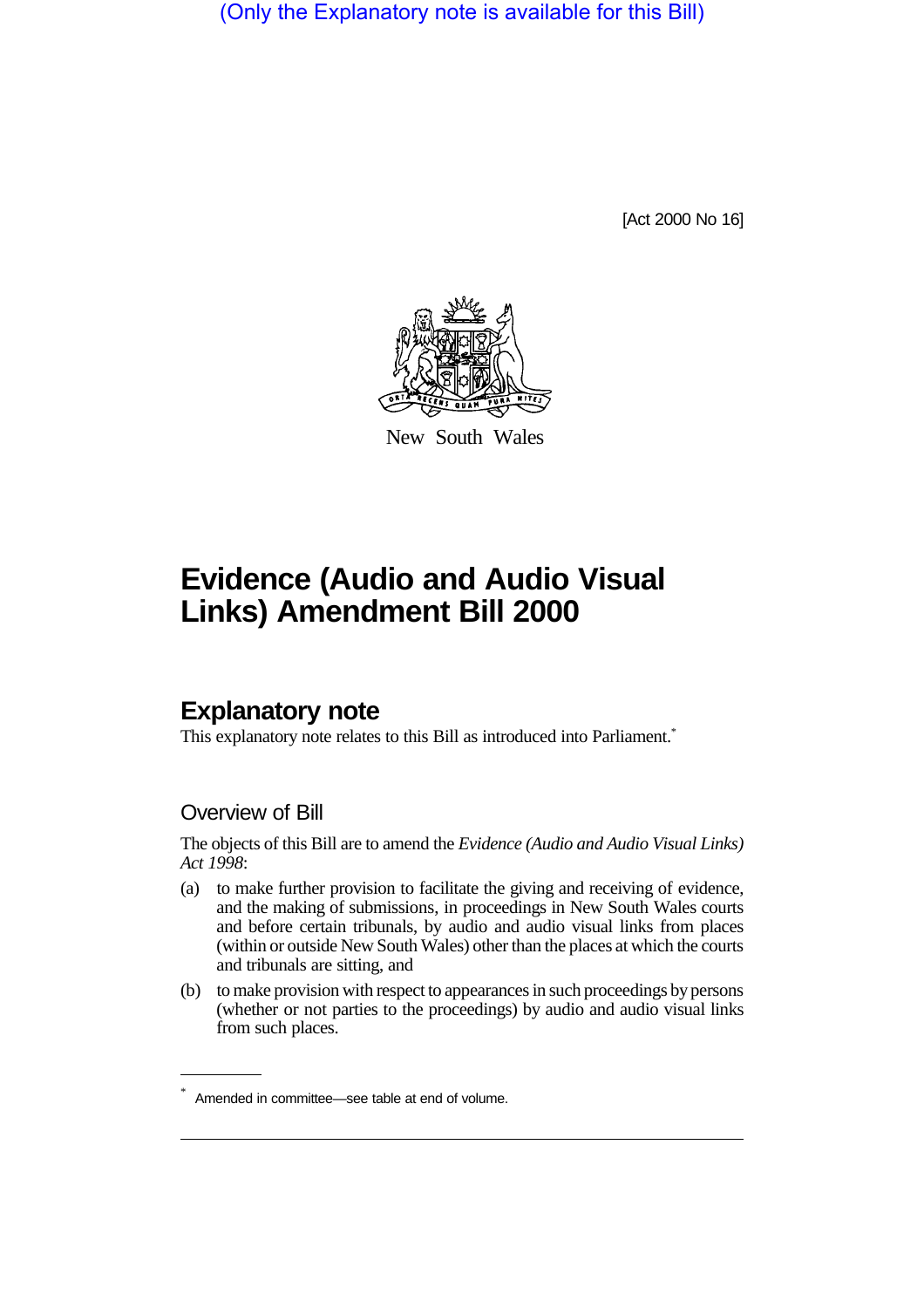Evidence (Audio and Audio Visual Links) Amendment Bill 2000 [Act 2000 No 16]

Explanatory note

The Act currently provides for New South Wales to participate in a substantially uniform interstate scheme for the taking or receiving of evidence, and the making or receiving of submissions, from or in other participating States by audio and audio visual links. The amendments will provide a way of taking or receiving evidence or making or receiving submissions:

- (a) by or from places in other States that are not participants in the scheme, and
- (b) from or in places within New South Wales other than the place at which a court or tribunal is sitting, and
- (c) from places outside Australia.

The amendments will also provide for a court or tribunal to direct that a person (whether or not a party to proceedings before it) appear before it by audio or audio visual link for the purposes of the proceedings.

### Outline of provisions

**Clause 1** sets out the name (also called the short title) of the proposed Act.

**Clause 2** provides for the commencement of the proposed Act on a day or days to be appointed by proclamation.

**Clause 3** is a formal provision giving effect to the amendments to the *Evidence (Audio and Audio Visual Links) Act 1998* set out in Schedule 1.

#### **Schedule 1 Amendments**

**Schedule 1 [1]** amends section 3 of the Act to expand provisions of the Act relating to the making of submissions to include the making of appearances (proposed section 3 (2)) and to ensure that a requirement under any other Act for a person to appear before a court is satisfied if the person appears by audio or audio visual link under the Act (proposed section 3 (3)).

**Schedule 1 [2]** amends section 5 of the Act to make it clear that proposed Part 1A will not exclude or limit the operation of other laws respecting the taking of evidence or making of submissions by audio or audio visual link in the State.

**Schedule 1 [4]** inserts proposed section 5 (4) to extend the application of proposed Part 1A to proceedings pending at the commencement of the proposed subsection.

**Schedule 1 [5]** inserts proposed Part 1A (proposed sections 5A–5D) into the Act.

Proposed section 5A (1) applies the proposed Part to any proceeding in or before a NSW court. Proposed section 5A (2) and (3) describes the relationship of the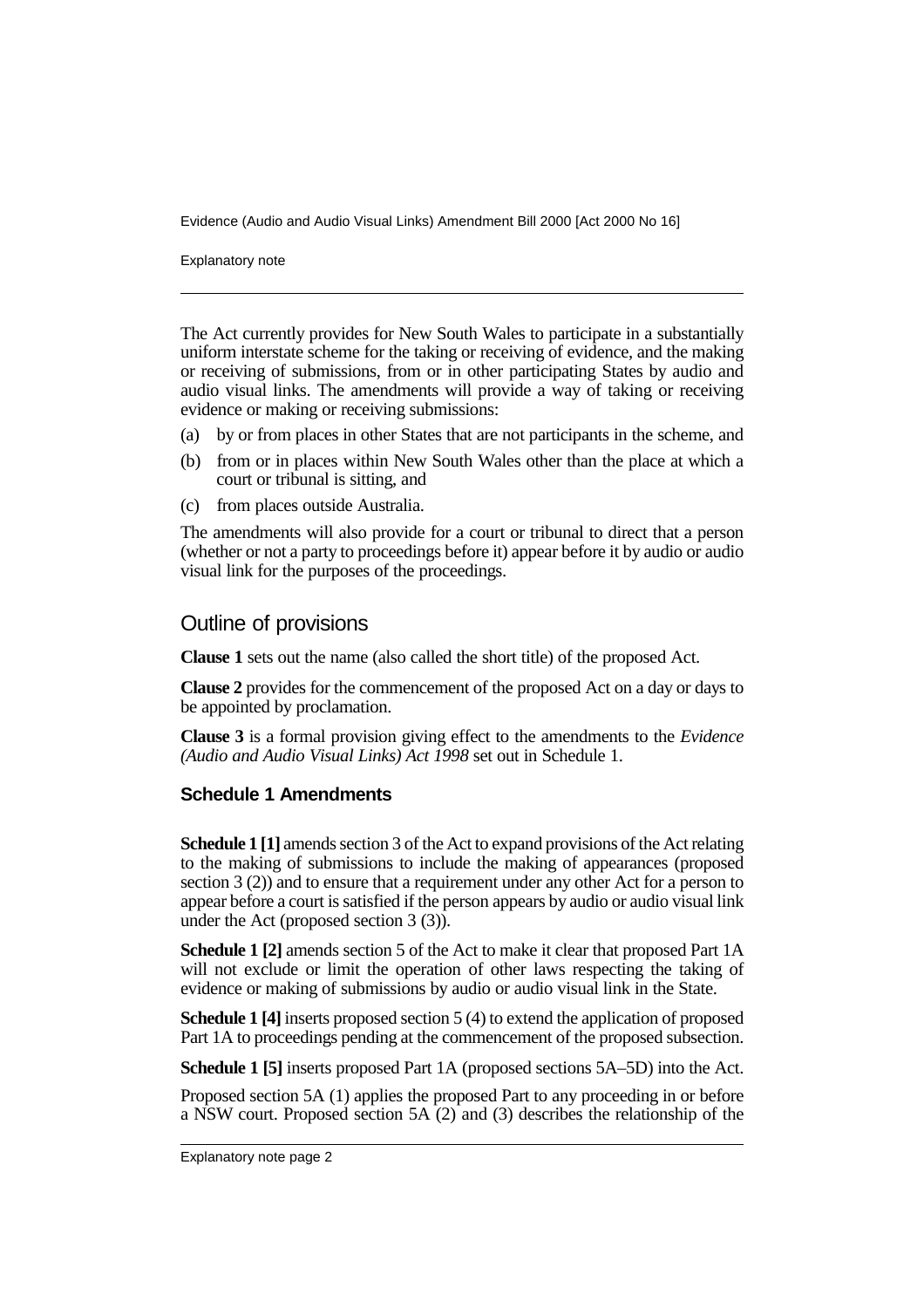Evidence (Audio and Audio Visual Links) Amendment Bill 2000 [Act 2000 No 16]

Explanatory note

proposed Part to Parts 2 and 3 of the Act and to evidence taken or submissions made by audio or audio visual link from New Zealand.

Proposed section 5B enables a NSW court to direct that a person give evidence or make a submission to the court by audio or audio visual link from a place other than the courtroom or other place at which the court is sitting.

Proposed section 5C provides for the place at which audio or audio visual link facilities are used for the giving of evidence or making of a submission in proceedings to be treated as part of the courtroom or other place at which the proceedings are conducted.

Proposed section 5D provides for the making of oaths and affirmations by audio or audio visual link under the proposed Part. It also enables evidence given from a foreign country to be given without oath or affirmation if the law in force in that country does not permit the person to give evidence on oath or affirmation or where that law makes it inconvenient to do so.

**Schedule 1 [7]**–**[9]** renumber existing sections 8–10 of the Act as sections 20A–20C so that the sections as renumbered will apply for the purposes of proposed Part 1A as well as for existing Part 2. The provisions as renumbered provide as follows:

Proposed section 20A provides that evidence must not be given or a submission be made by audio visual link unless the audio visual facilities used enable persons who are at the courtroom or other place to see and hear the person giving the evidence or making the submission and persons who are at the place where the evidence is given or submission is made to see and hear persons at the courtroom or other place.

Proposed section 20B provides that evidence must not be given or a submission be made by audio link unless the audio link facilities used enable persons who are at the courtroom or other place to hear the person giving the evidence or making the submission and persons who are at the place where the evidence is given or submission is made to hear persons at the courtroom or other place.

Proposed section 20C authorises a NSW court to make orders for the payment of expenses incurred in connection with the taking of evidence or making of appearances or submissions.

**Schedule 1 [14]** inserts proposed sections 20D and 20E into Part 4 of the Act.

Proposed section 20D provides for the adjournment of proceedings where an audio or audio visual link fails during the proceedings.